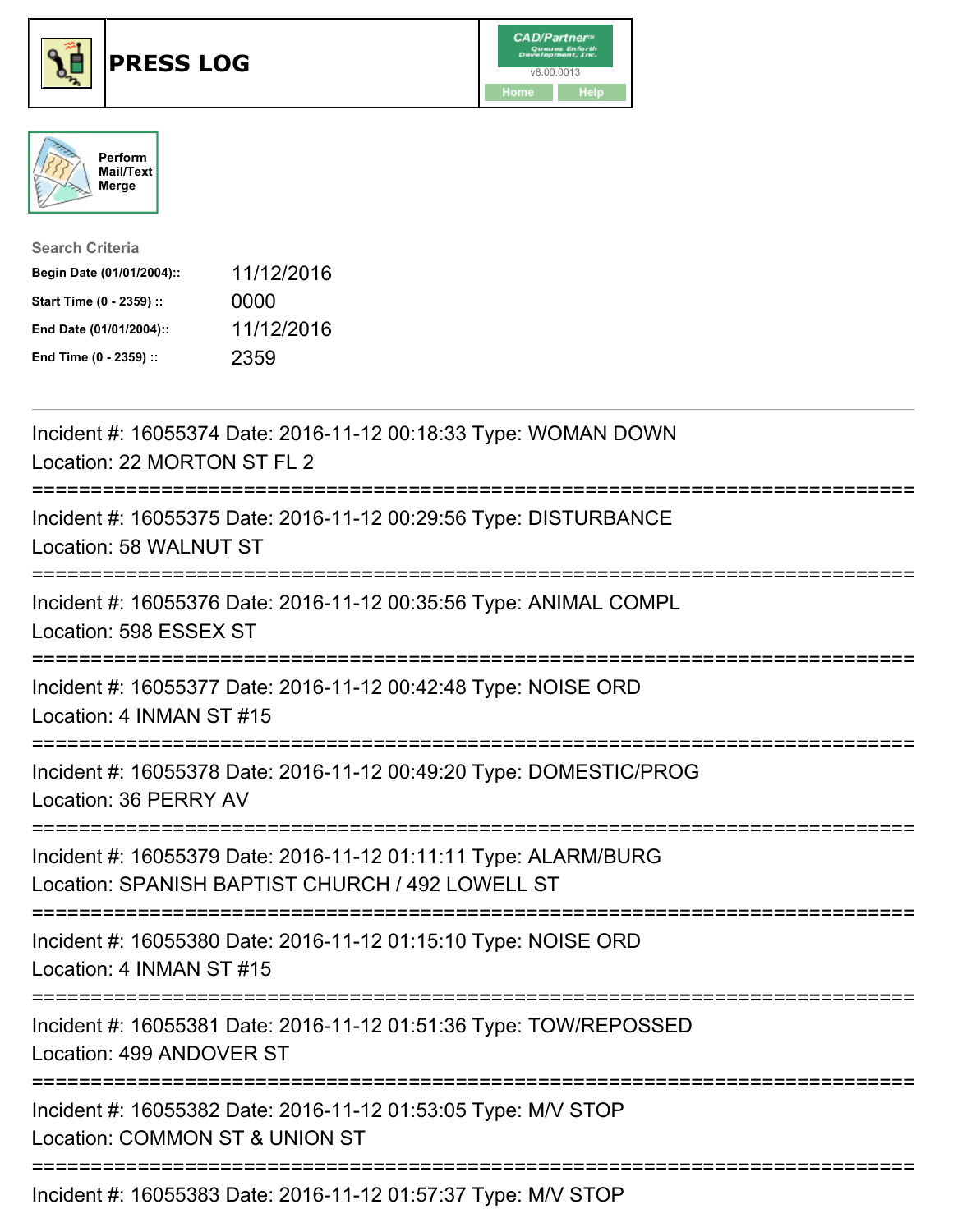| Location: HAMPSHIRE ST & LOWELL ST                                                                        |
|-----------------------------------------------------------------------------------------------------------|
| Incident #: 16055384 Date: 2016-11-12 01:58:21 Type: SHOTS FIRED<br>Location: ACQUA LOUNGE / 151 ESSEX ST |
| Incident #: 16055385 Date: 2016-11-12 02:23:55 Type: A&B PAST<br>Location: AMESBURY ST & ESSEX ST         |
| Incident #: 16055386 Date: 2016-11-12 02:27:46 Type: TOW OF M/V<br>Location: 11 DRACUT ST                 |
| Incident #: 16055387 Date: 2016-11-12 02:29:07 Type: UNWANTEDGUEST<br>Location: 36 PERRY AV               |
| Incident #: 16055388 Date: 2016-11-12 02:41:40 Type: ALARM/BURG<br>Location: FIRE STATION / null          |
| Incident #: 16055389 Date: 2016-11-12 02:47:05 Type: HIT & RUN M/V<br>Location: MARBLE AV & WATER ST      |
| Incident #: 16055390 Date: 2016-11-12 02:49:25 Type: SUS PERS/MV<br>Location: 58 S BROADWAY               |
| Incident #: 16055391 Date: 2016-11-12 03:03:01 Type: UNKNOWN PROB<br>Location: 76 SARATOGA ST             |
| Incident #: 16055392 Date: 2016-11-12 03:03:41 Type: SUS PERS/MV<br>Location: 55 TEWKSBURY ST             |
| Incident #: 16055393 Date: 2016-11-12 03:27:18 Type: FIGHT<br>Location: 12 CANTERBURY ST                  |
| Incident #: 16055394 Date: 2016-11-12 03:27:30 Type: UNWANTEDGUEST<br>Location: 237 JACKSON ST #6         |
| Incident #: 16055395 Date: 2016-11-12 03:35:10 Type: BUILDING CHK<br>Location: 448 ANDOVER ST             |
| Incident #: 16055396 Date: 2016-11-12 03:38:22 Type: M/V STOP<br>Location: TREMONT ST & WEST ST           |
| Incident #: 16055397 Date: 2016-11-12 03:40:10 Type: BUILDING CHK                                         |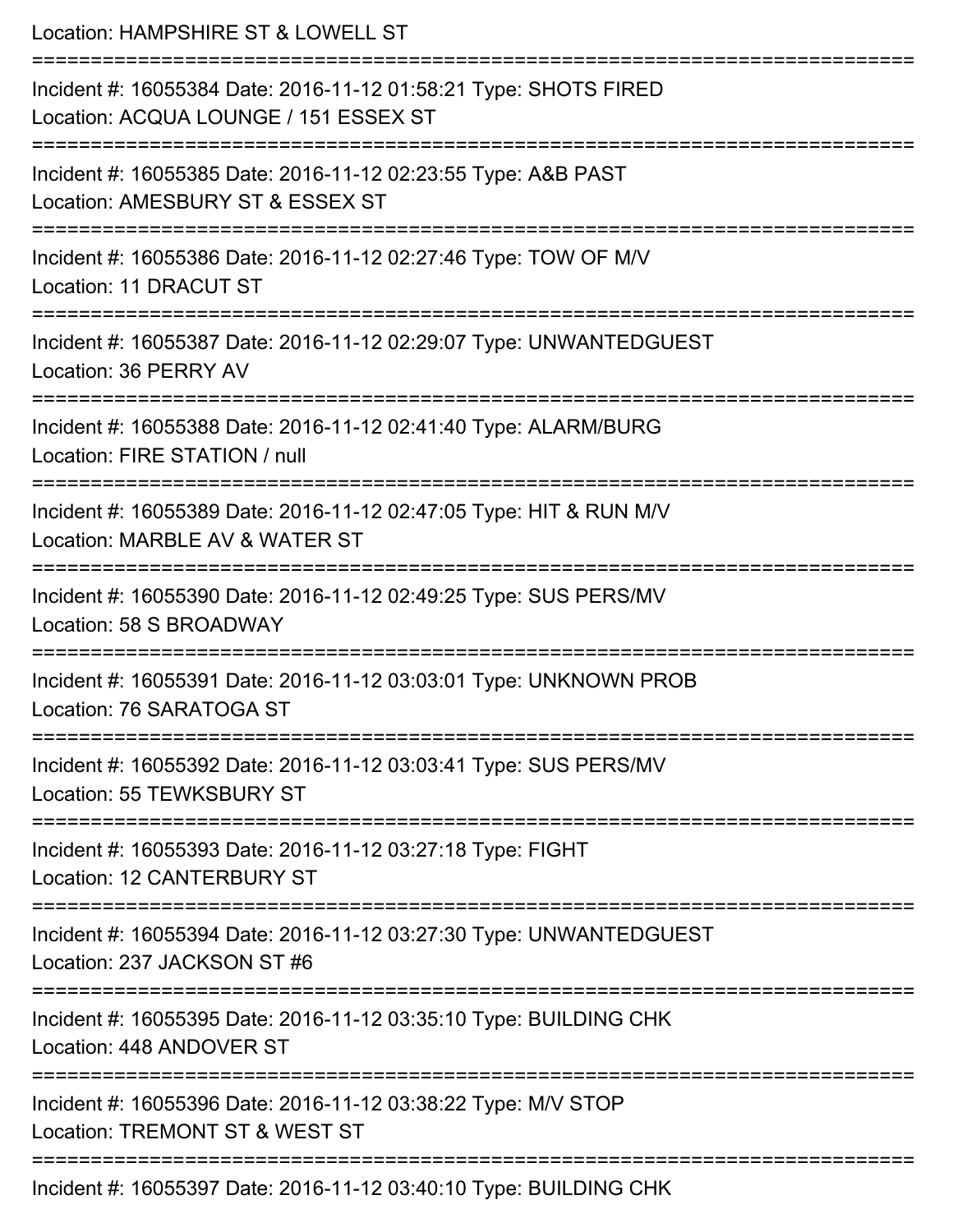| Incident #: 16055398 Date: 2016-11-12 03:40:44 Type: M/V STOP<br>Location: SALEM ST & OSGOOD ST              |
|--------------------------------------------------------------------------------------------------------------|
| Incident #: 16055399 Date: 2016-11-12 03:46:21 Type: BUILDING CHK<br><b>Location: 75 MANCHESTER ST</b>       |
| Incident #: 16055401 Date: 2016-11-12 03:47:36 Type: BUILDING CHK<br>Location: 530 BROADWAY                  |
| Incident #: 16055400 Date: 2016-11-12 03:47:37 Type: DOMESTIC/PAST<br>Location: 64 MYRTLE ST                 |
| Incident #: 16055402 Date: 2016-11-12 04:19:03 Type: M/V STOP<br>Location: N PARRISH & CRAWFORD              |
| Incident #: 16055403 Date: 2016-11-12 04:52:14 Type: TOW OF M/V<br>Location: 312 WATER ST                    |
| Incident #: 16055404 Date: 2016-11-12 05:08:59 Type: DOMESTIC/PROG<br>Location: 86 KNOX ST #5 FL 2           |
| Incident #: 16055405 Date: 2016-11-12 05:31:24 Type: UNWANTEDGUEST<br>Location: 39 FOSTER ST FL 2            |
| Incident #: 16055406 Date: 2016-11-12 05:51:03 Type: MV/BLOCKING<br>Location: 73 SUMMER ST                   |
| Incident #: 16055407 Date: 2016-11-12 06:04:00 Type: FIGHT<br>Location: 39 FOSTER ST FL 2                    |
| Incident #: 16055408 Date: 2016-11-12 06:26:35 Type: LOUD NOISE<br>Location: 92 BEACON ST #5 FL 2            |
| Incident #: 16055409 Date: 2016-11-12 06:49:28 Type: ALARMS<br>Location: 112 THOREAU WAY #821                |
| Incident #: 16055410 Date: 2016-11-12 06:53:12 Type: ALARMS<br>Location: COMMONWEALTH CHEVY / 155 MARSTON ST |
| Incident #: 16055411 Date: 2016-11-12 06:54:44 Type: AUTO ACC/NO PI                                          |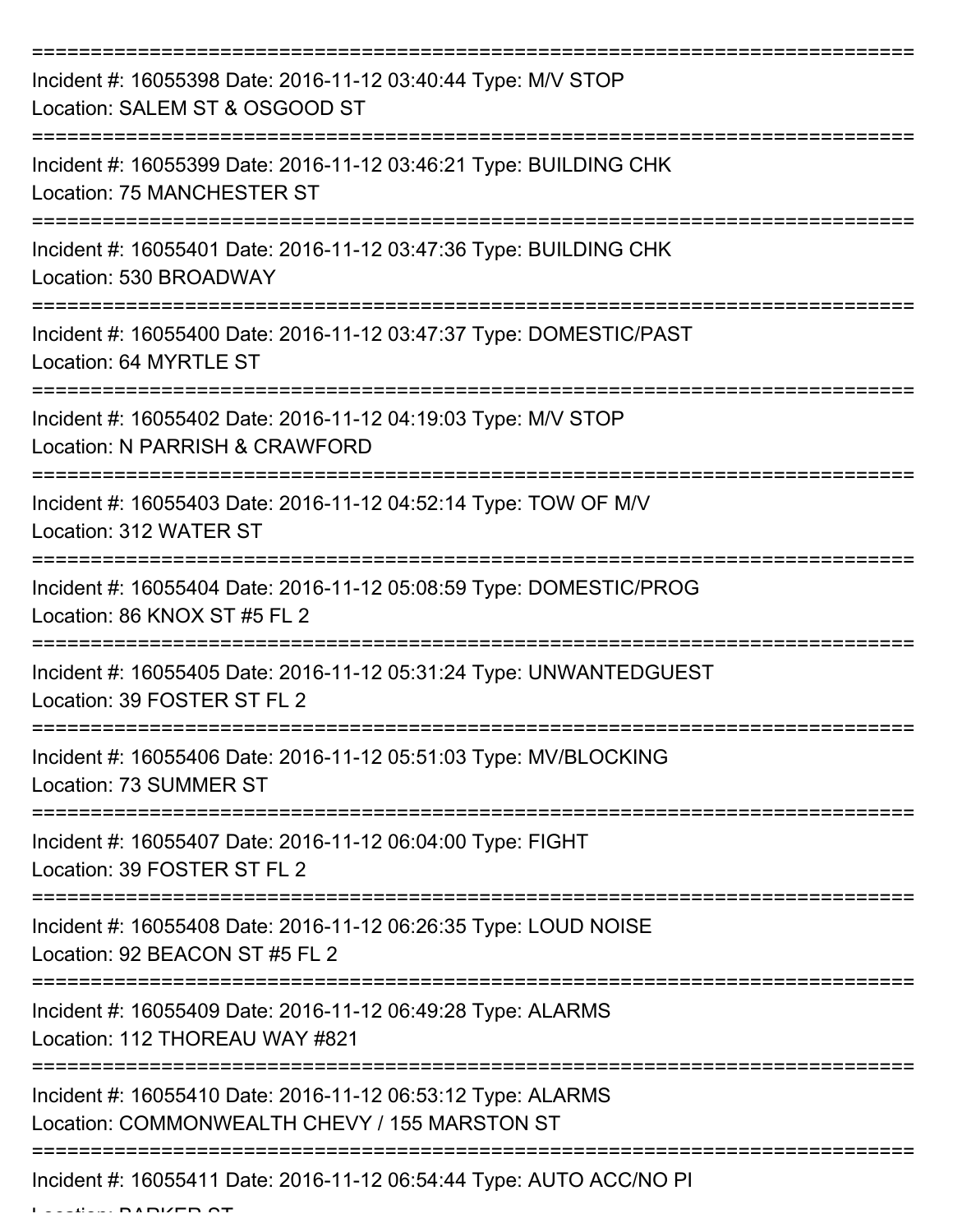| Incident #: 16055412 Date: 2016-11-12 06:59:28 Type: ALARMS<br>Location: WHITTEMORE PERLITE CO INC / 30 GLENN ST |
|------------------------------------------------------------------------------------------------------------------|
| Incident #: 16055413 Date: 2016-11-12 07:07:42 Type: M/V STOP<br>Location: HAVERHILL ST & JACKSON ST             |
| Incident #: 16055414 Date: 2016-11-12 07:21:40 Type: M/V STOP<br>Location: HAWLEY ST & S BROADWAY                |
| Incident #: 16055415 Date: 2016-11-12 07:31:46 Type: M/V STOP<br>Location: GROTON ST & S BROADWAY                |
| Incident #: 16055416 Date: 2016-11-12 07:48:47 Type: ALARMS<br>Location: 39 ADAMS ST                             |
| Incident #: 16055417 Date: 2016-11-12 07:52:50 Type: M/V STOP<br>Location: FERRY ST & HIGH ST                    |
| Incident #: 16055418 Date: 2016-11-12 07:54:29 Type: M/V STOP<br>Location: PROSPECT ST & EAST HAVERHILL S        |
| Incident #: 16055419 Date: 2016-11-12 07:57:27 Type: M/V STOP<br>Location: MANCHESTER ST & WEST ST               |
| Incident #: 16055420 Date: 2016-11-12 08:01:35 Type: LOST PROPERTY<br>Location: DUNKIN DONUTS / 581 ANDOVER ST   |
| Incident #: 16055421 Date: 2016-11-12 08:09:22 Type: ALARMS<br>Location: 298 LAWRENCE ST                         |
| Incident #: 16055422 Date: 2016-11-12 08:32:30 Type: M/V STOP<br>Location: LAWRENCE ST & PARK ST                 |
| Incident #: 16055423 Date: 2016-11-12 09:04:35 Type: ALARM/HOLD<br>Location: 67 CONGRESS ST                      |
| Incident #: 16055424 Date: 2016-11-12 09:11:00 Type: PARK & WALK<br>Location: BRADFORD ST & BROADWAY             |
| Incident #: 16055426 Date: 2016-11-12 09:32:30 Type: M/V STOP                                                    |

Location: AMESBURY ST & COMMON ST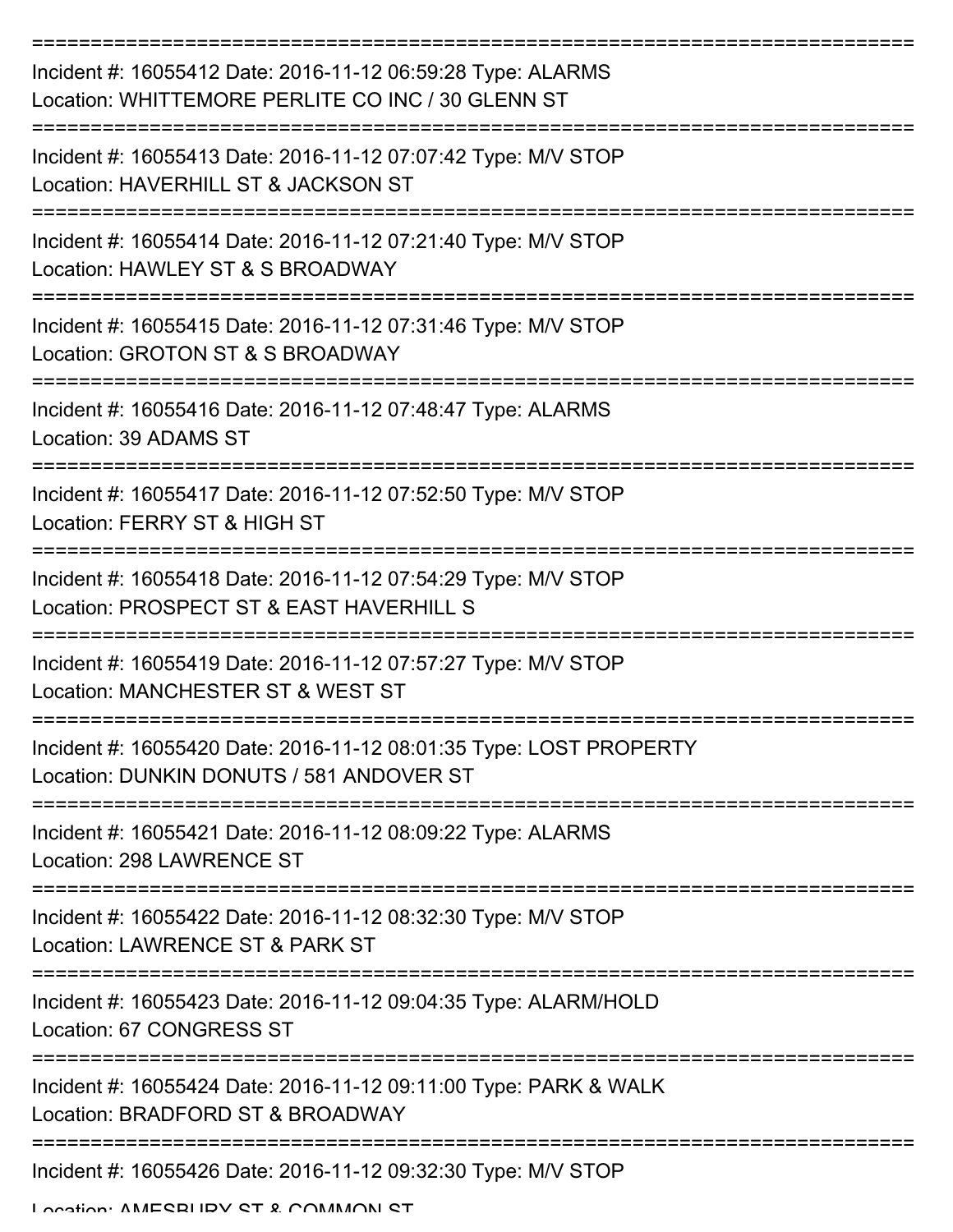| Incident #: 16055427 Date: 2016-11-12 10:16:45 Type: HIT & RUN M/V<br>Location: 194 JACKSON ST        |
|-------------------------------------------------------------------------------------------------------|
| Incident #: 16055428 Date: 2016-11-12 10:20:05 Type: M/V STOP<br>Location: AMESBURY ST & LOWELL ST    |
| Incident #: 16055429 Date: 2016-11-12 10:28:42 Type: SUS PERS/MV<br>Location: 123 EXETER ST           |
| Incident #: 16055430 Date: 2016-11-12 10:36:22 Type: STOLEN PROP<br>Location: 75 PEARL ST             |
| Incident #: 16055431 Date: 2016-11-12 10:39:14 Type: M/V STOP<br>Location: BUNKERHILL ST & MYRTLE ST  |
| Incident #: 16055432 Date: 2016-11-12 10:50:14 Type: WARRANT SERVE<br>Location: 439 RIVERSIDE DR      |
| Incident #: 16055433 Date: 2016-11-12 11:05:39 Type: UNKNOWN PROB<br><b>Location: 26 CHARDON ST</b>   |
| Incident #: 16055434 Date: 2016-11-12 11:11:02 Type: PARK & WALK<br>Location: BRADFORD ST & BROADWAY  |
| Incident #: 16055435 Date: 2016-11-12 11:11:40 Type: INVEST CONT<br>Location: 57 JACKSON ST           |
| Incident #: 16055438 Date: 2016-11-12 11:12:35 Type: STOL/MV/PAS<br>Location: 117 FARLEY ST           |
| Incident #: 16055436 Date: 2016-11-12 11:12:54 Type: SUS PERS/MV<br>Location: 38 OREGON AV            |
| Incident #: 16055437 Date: 2016-11-12 11:19:02 Type: M/V STOP<br>Location: BURGER KING / 187 BROADWAY |
| Incident #: 16055439 Date: 2016-11-12 11:20:58 Type: M/V STOP<br>Location: BROADWAY & LOWELL ST       |
| Incident #: 16055440 Date: 2016-11-12 11:21:49 Type: M/V STOP<br>Location: BROADWAY & LOWELL ST       |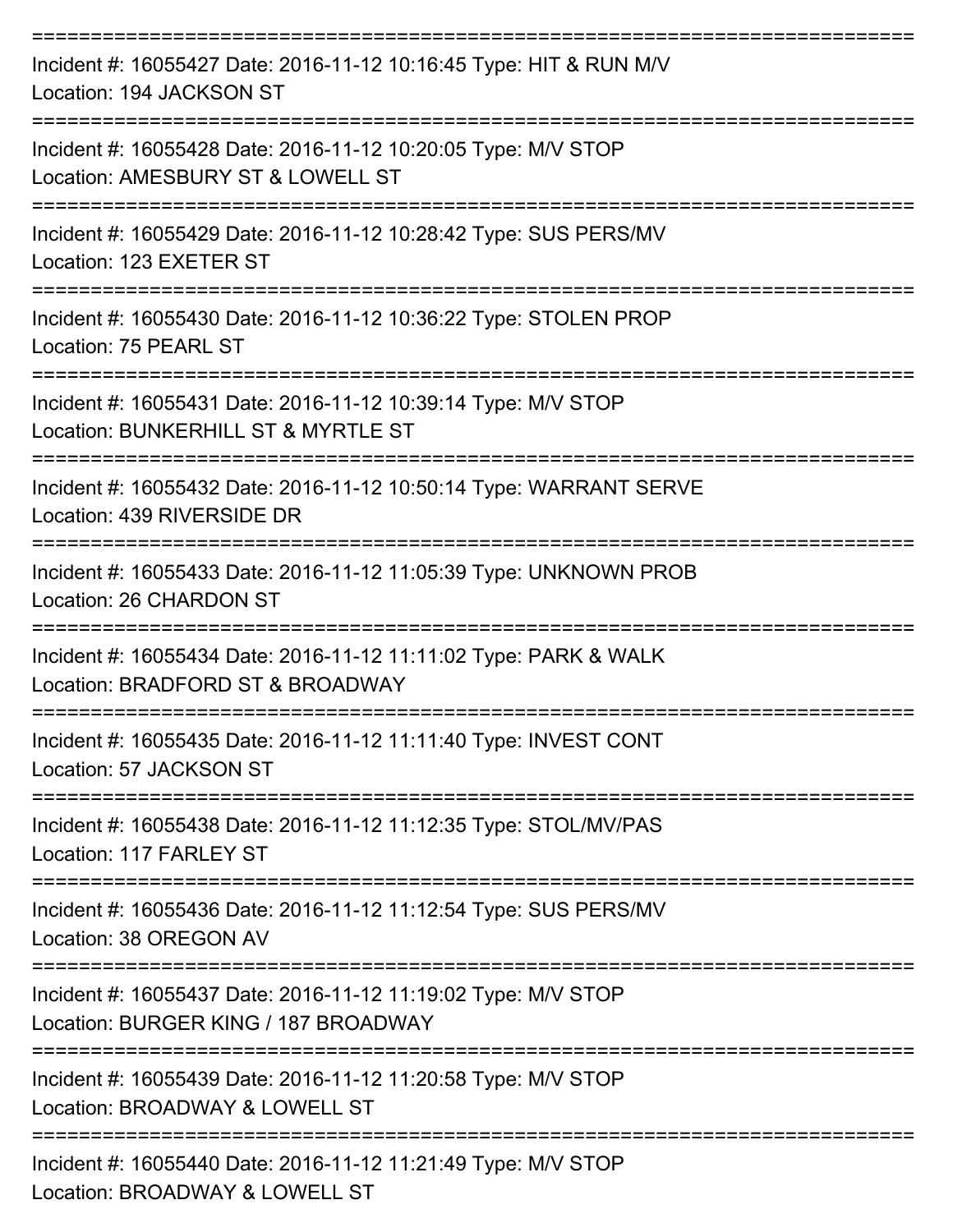| Incident #: 16055441 Date: 2016-11-12 11:24:06 Type: M/V STOP<br>Location: BROADWAY & LOWELL ST                                                   |
|---------------------------------------------------------------------------------------------------------------------------------------------------|
| Incident #: 16055442 Date: 2016-11-12 11:26:12 Type: M/V STOP<br>Location: BROADWAY & LOWELL ST                                                   |
| Incident #: 16055443 Date: 2016-11-12 11:28:50 Type: M/V STOP<br>Location: BROADWAY & LOWELL ST<br>:=========================                     |
| Incident #: 16055444 Date: 2016-11-12 11:41:20 Type: TENANT PROB<br>Location: 77 S UNION ST #119                                                  |
| Incident #: 16055445 Date: 2016-11-12 11:48:46 Type: A&B PAST<br>Location: 63 MYRTLE ST                                                           |
| Incident #: 16055448 Date: 2016-11-12 11:56:44 Type: FRAUD<br>Location: 248 FARNHAM ST                                                            |
| Incident #: 16055446 Date: 2016-11-12 11:58:17 Type: SUS PERS/MV<br>Location: HOWARD ST & PLATT ST                                                |
| Incident #: 16055447 Date: 2016-11-12 12:00:29 Type: M/V STOP<br>Location: BROADWAY & HAVERHILL ST                                                |
| Incident #: 16055449 Date: 2016-11-12 12:07:32 Type: PARK & WALK<br>Location: BRADFORD ST & BROADWAY                                              |
| Incident #: 16055450 Date: 2016-11-12 12:08:57 Type: ASSIST FIRE<br>Location: 23 SPRINGFIELD ST                                                   |
| Incident #: 16055451 Date: 2016-11-12 12:11:59 Type: HIT & RUN M/V<br>Location: 109 THOREAU WAY                                                   |
| ===================<br>Incident #: 16055452 Date: 2016-11-12 12:16:52 Type: MAN DOWN<br>Location: CENTRAL CATHOLIC HIGH SCHOOL / 300 HAMPSHIRE ST |
| Incident #: 16055453 Date: 2016-11-12 12:28:12 Type: SUICIDE ATTEMPT<br>Location: 13 KENDALL ST FL 3RD                                            |
| Incident #: 16055454 Date: 2016-11-12 12:44:53 Type: UNKNOWN PROB<br>Location: 267 S BROADWAY                                                     |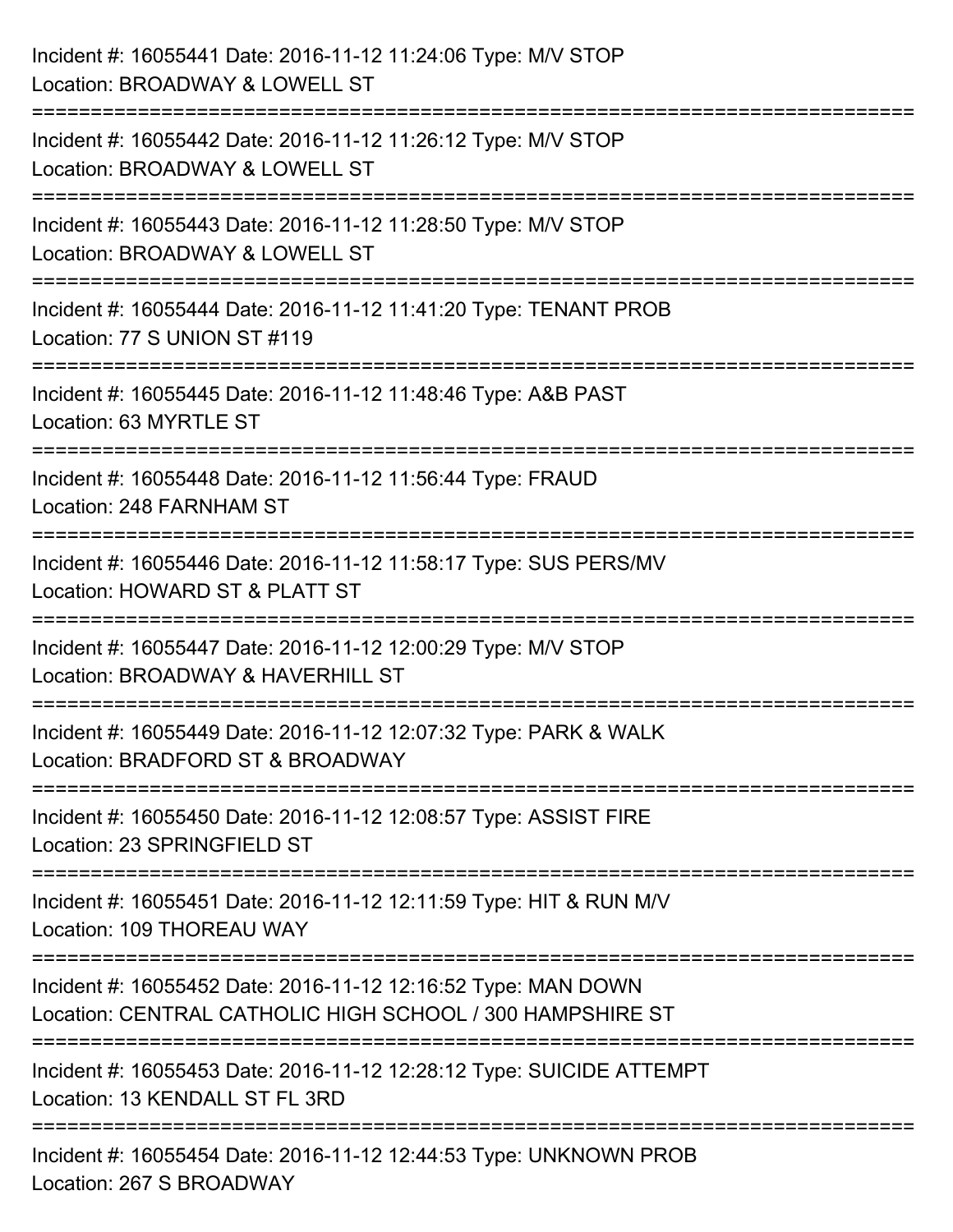| Incident #: 16055455 Date: 2016-11-12 12:46:50 Type: VIO CITY ORD<br>Location: 124 LEXINGTON ST                                                      |
|------------------------------------------------------------------------------------------------------------------------------------------------------|
| Incident #: 16055457 Date: 2016-11-12 12:50:11 Type: HIT & RUN M/V<br>Location: BROADWAY & ESSEX ST                                                  |
| Incident #: 16055456 Date: 2016-11-12 12:52:18 Type: MEDIC SUPPORT<br>Location: WINTHROP AV                                                          |
| Incident #: 16055458 Date: 2016-11-12 13:01:47 Type: MV/BLOCKING<br>Location: 34 WALNUT ST                                                           |
| Incident #: 16055459 Date: 2016-11-12 13:02:51 Type: VIO CITY ORD<br>Location: 639 BROADWAY                                                          |
| Incident #: 16055460 Date: 2016-11-12 13:11:09 Type: INVESTIGATION<br>Location: 362 HOWARD ST FL 1ST                                                 |
| Incident #: 16055461 Date: 2016-11-12 13:19:49 Type: ALARM/BURG<br>Location: CONGREGATION BETH ISRAEL / 360 MERRIMACK ST #SUITE39<br>:============== |
| Incident #: 16055462 Date: 2016-11-12 13:27:06 Type: B&E/PAST<br>Location: 45 DURSO AV                                                               |
| Incident #: 16055464 Date: 2016-11-12 13:27:22 Type: MAL DAMAGE<br>Location: BUSWELL ST & SARATOGA ST                                                |
| Incident #: 16055463 Date: 2016-11-12 13:29:45 Type: MV/BLOCKING<br>Location: 8 E HAVERHILL ST                                                       |
| Incident #: 16055465 Date: 2016-11-12 13:44:23 Type: M/V STOP<br>Location: 180 BROADWAY                                                              |
| Incident #: 16055466 Date: 2016-11-12 13:48:50 Type: ALARM/BURG<br>Location: 48 LOUISBERG ST                                                         |
| Incident #: 16055467 Date: 2016-11-12 14:04:53 Type: SUS PERS/MV<br>Location: 39 SPRUCE ST                                                           |
| Incident #: 16055468 Date: 2016-11-12 14:21:26 Type: DOMESTIC/PROG<br>Location: 7 S BROADWAY                                                         |

===========================================================================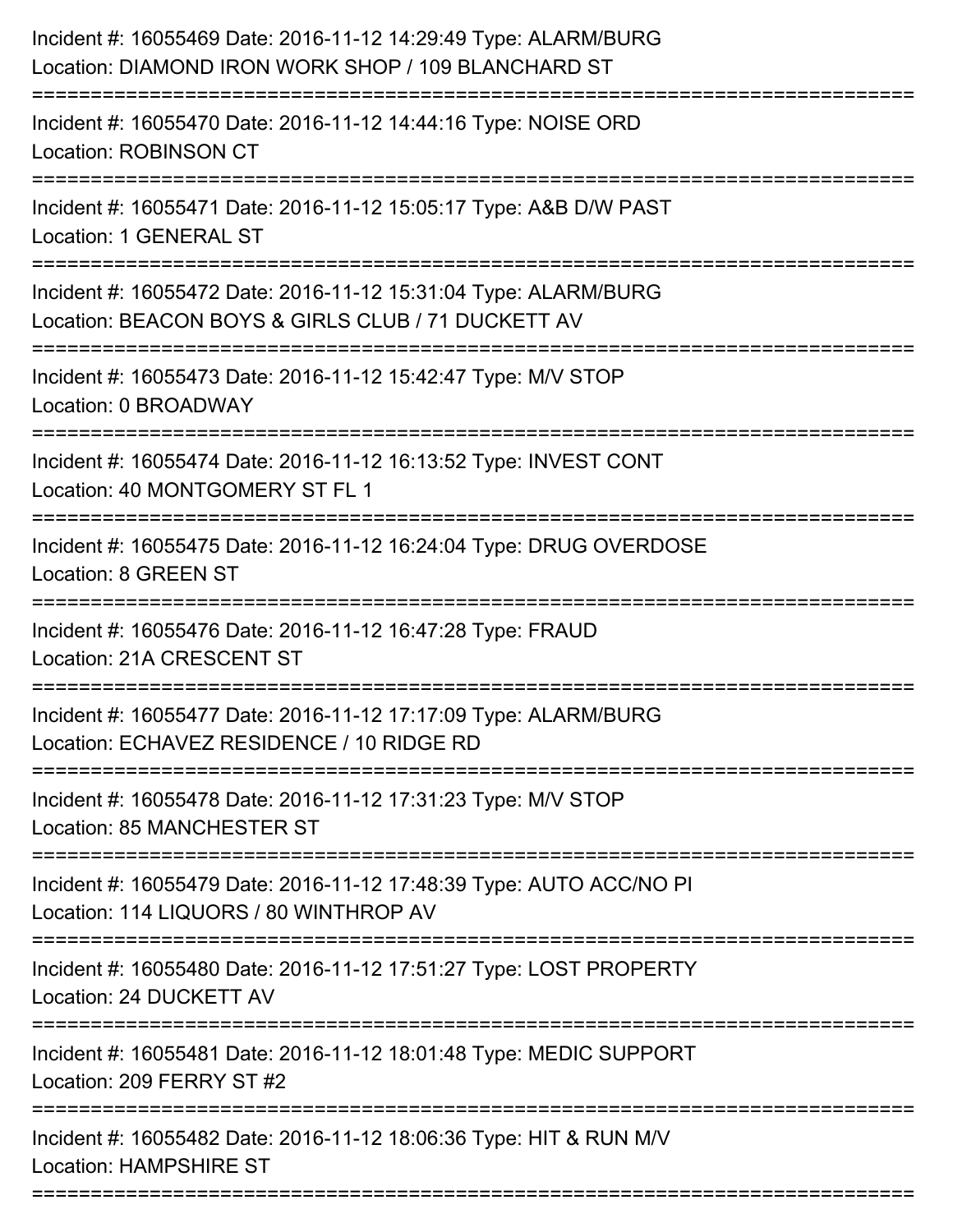Location: 129 S BROADWAY

| Incident #: 16055484 Date: 2016-11-12 18:15:45 Type: SUS PERS/MV<br>Location: 243 BROADWAY                             |
|------------------------------------------------------------------------------------------------------------------------|
| Incident #: 16055485 Date: 2016-11-12 18:17:47 Type: M/V STOP<br>Location: BROADWAY & CEDAR ST                         |
| Incident #: 16055486 Date: 2016-11-12 18:17:55 Type: ALARM/BURG<br>Location: HERNANDEZ RESIDENCE / 69 BIGELOW ST       |
| Incident #: 16055487 Date: 2016-11-12 18:30:20 Type: SUS PERS/MV<br>Location: 20 BENNINGTON ST                         |
| Incident #: 16055488 Date: 2016-11-12 18:34:27 Type: ASSSIT OTHER PD<br>Location: 8 DIAMOND ST #4                      |
| Incident #: 16055489 Date: 2016-11-12 18:53:24 Type: KEEP PEACE<br>Location: 11 HALLENAN AV #2                         |
| Incident #: 16055490 Date: 2016-11-12 18:57:18 Type: ROBBERY PAST<br>Location: WENDYS / 99 WINTHROP AV                 |
| Incident #: 16055491 Date: 2016-11-12 18:58:50 Type: MV/BLOCKING<br>Location: 65 WOODLAND ST                           |
| Incident #: 16055492 Date: 2016-11-12 19:02:40 Type: MV/BLOCKING<br>Location: 906 ESSEX ST                             |
| ====================<br>Incident #: 16055493 Date: 2016-11-12 19:14:12 Type: M/V STOP<br>Location: BROADWAY & DAISY ST |
| Incident #: 16055494 Date: 2016-11-12 19:18:02 Type: DISTURBANCE<br><b>Location: MARKET ST</b>                         |
| Incident #: 16055495 Date: 2016-11-12 19:21:15 Type: ALARM/BURG<br>Location: ACEVEDO RECIDENCE / 485 ANDOVER ST        |
| Incident #: 16055496 Date: 2016-11-12 19:23:49 Type: M/V STOP<br>Location: MYRTLE ST & SPRUCE ST                       |
|                                                                                                                        |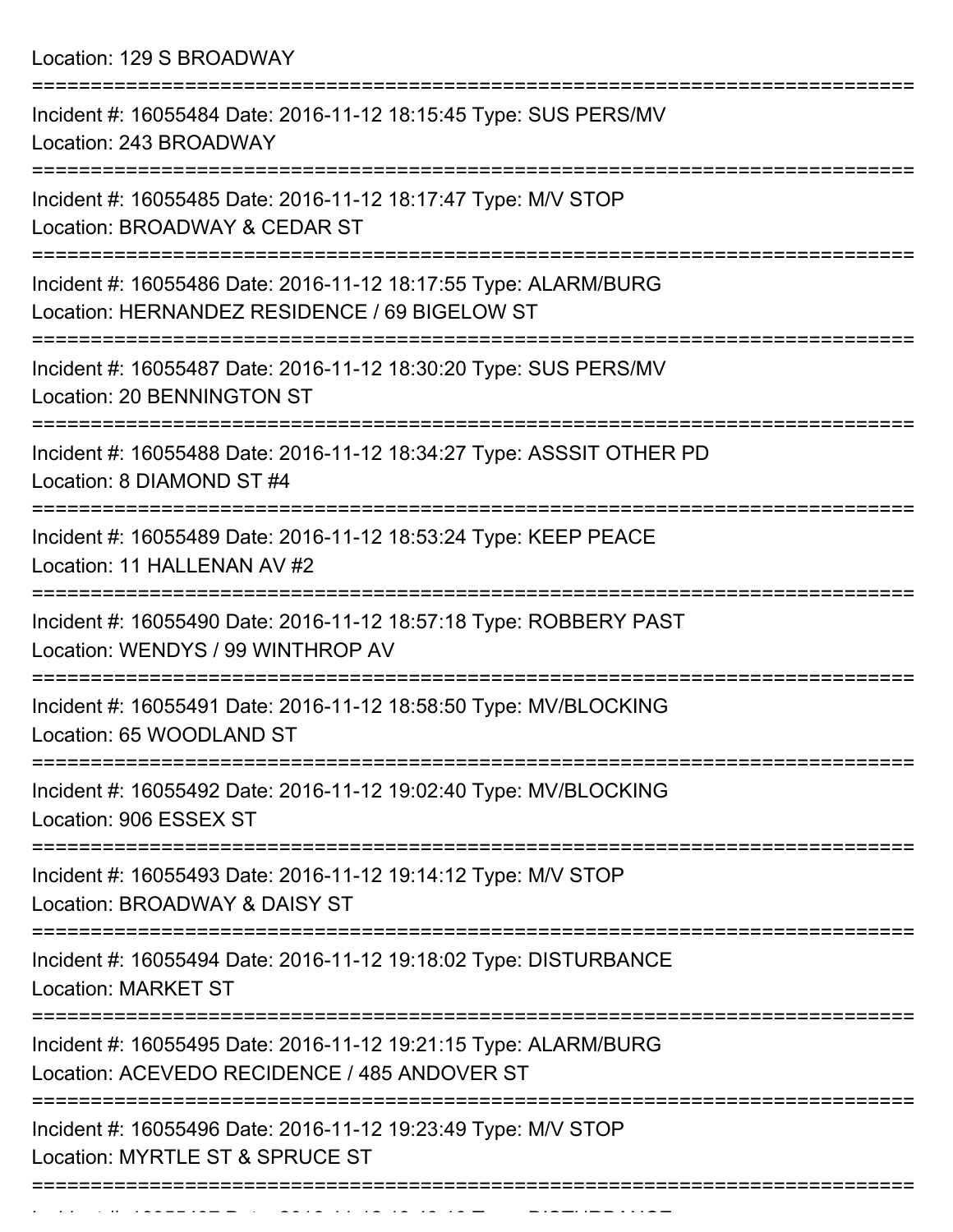Location: 24 SHERIDAN ST

| Incident #: 16055498 Date: 2016-11-12 19:56:12 Type: M/V STOP<br>Location: 205 BROADWAY                                  |
|--------------------------------------------------------------------------------------------------------------------------|
| Incident #: 16055499 Date: 2016-11-12 19:56:57 Type: ALARM/BURG<br>Location: TAVEREZ RESIDENCE / 262 S UNION ST #1       |
| Incident #: 16055500 Date: 2016-11-12 19:58:22 Type: MEDIC SUPPORT<br>Location: BERESFORD ST & S BOWDOIN ST              |
| Incident #: 16055501 Date: 2016-11-12 20:00:05 Type: UNWANTEDGUEST<br>Location: TEDESCHI / 390 S UNION ST                |
| Incident #: 16055502 Date: 2016-11-12 20:03:35 Type: MV/BLOCKING<br>Location: 8 E HAVERHILL ST                           |
| Incident #: 16055503 Date: 2016-11-12 20:10:38 Type: MV/BLOCKING<br>Location: 42 EXCHANGE ST                             |
| Incident #: 16055505 Date: 2016-11-12 20:22:37 Type: NEIGHBOR PROB<br>Location: BRADFORD APARTMENTS / 65 FRANKLIN ST #3  |
| Incident #: 16055504 Date: 2016-11-12 20:23:50 Type: M/V STOP<br>Location: CANAL ST & UNION ST                           |
| Incident #: 16055506 Date: 2016-11-12 20:26:44 Type: M/V STOP<br>Location: 201 HAVERHILL ST                              |
| Incident #: 16055507 Date: 2016-11-12 20:32:34 Type: M/V STOP<br>Location: 85 WARREN ST                                  |
| Incident #: 16055508 Date: 2016-11-12 20:33:58 Type: M/V STOP<br>Location: 77 S UNION ST                                 |
| ------------------------------<br>Incident #: 16055509 Date: 2016-11-12 20:37:28 Type: M/V STOP<br>Location: 205 WEST ST |
| Incident #: 16055510 Date: 2016-11-12 20:39:27 Type: UNKNOWN PROB<br>Location: 231 JACKSON ST #1                         |
|                                                                                                                          |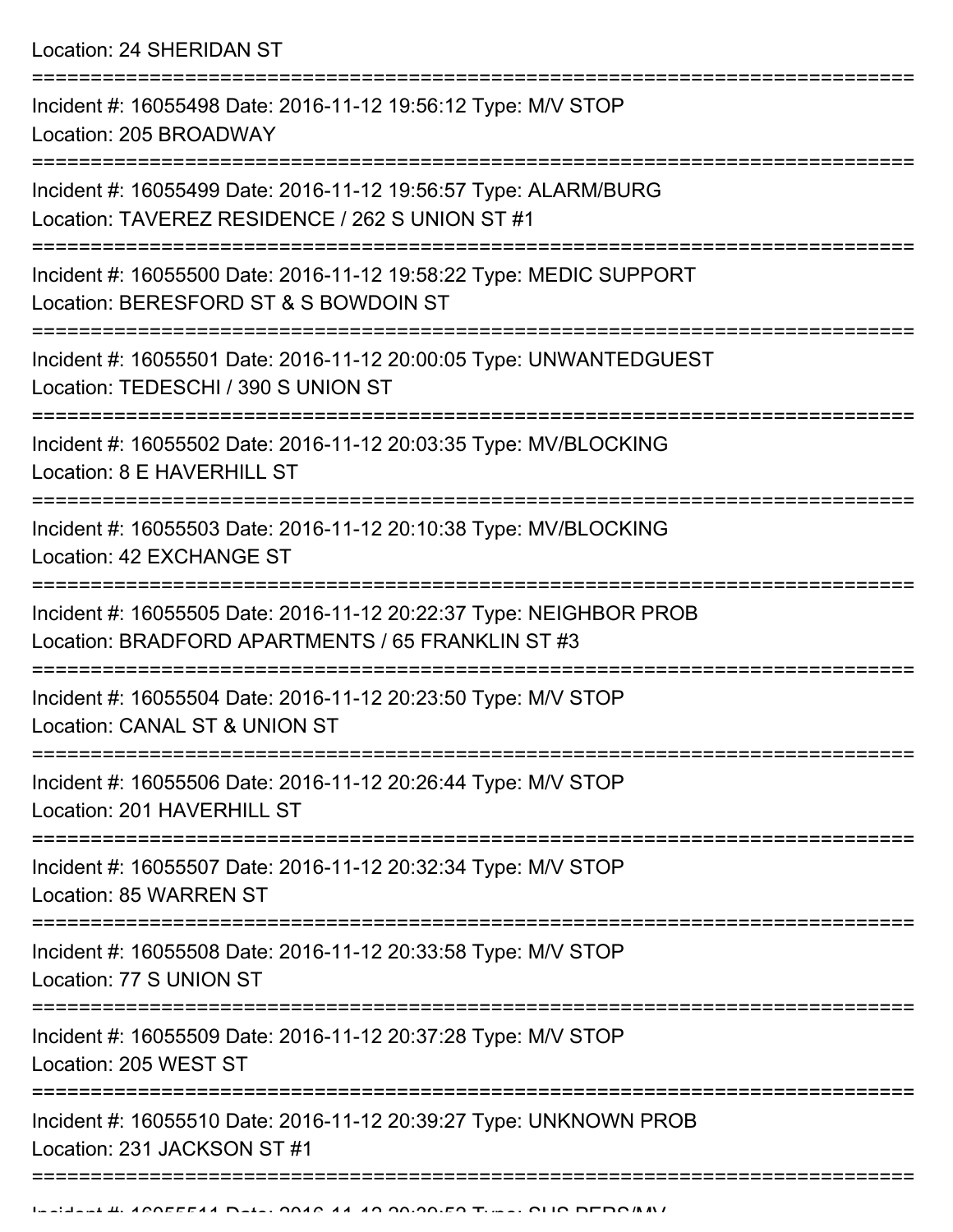Location: 56 WILMOT ST

=========================================================================== Incident #: 16055512 Date: 2016-11-12 20:48:03 Type: MV/BLOCKING Location: 21 KENWOOD PL =========================================================================== Incident #: 16055513 Date: 2016-11-12 20:54:12 Type: M/V STOP Location: BROADWAY & GREEN ST =========================================================================== Incident #: 16055514 Date: 2016-11-12 21:13:17 Type: M/V STOP Location: 38 S BROADWAY =========================================================================== Incident #: 16055515 Date: 2016-11-12 21:52:48 Type: SUICIDE ATTEMPT Location: 159 SYLVESTER ST =========================================================================== Incident #: 16055516 Date: 2016-11-12 21:57:31 Type: M/V STOP Location: HAVERHILL ST & MAY ST =========================================================================== Incident #: 16055517 Date: 2016-11-12 22:24:16 Type: AUTO ACC/UNK PI Location: BROADWAY & MANCHESTER ST =========================================================================== Incident #: 16055519 Date: 2016-11-12 22:26:59 Type: DOMESTIC/PROG Location: 36 TENNEY ST #3 =========================================================================== Incident #: 16055518 Date: 2016-11-12 22:28:06 Type: NOISE ORD Location: 34 WILLIAM ST =========================================================================== Incident #: 16055520 Date: 2016-11-12 22:30:30 Type: B&E/PROG Location: 340 METHUEN ST =========================================================================== Incident #: 16055521 Date: 2016-11-12 22:44:32 Type: M/V STOP Location: BLANCHARD ST & SALEM ST =========================================================================== Incident #: 16055522 Date: 2016-11-12 22:48:37 Type: FIGHT Location: 325 HIGH ST =========================================================================== Incident #: 16055523 Date: 2016-11-12 22:49:04 Type: M/V STOP Location: 342 BROADWAY =========================================================================== Incident #: 16055524 Date: 2016-11-12 22:58:29 Type: UNWANTEDGUEST Location: 73 CAMBRIDGE ST #2 =========================================================================== Incident #: 16055525 Date: 2016-11-12 23:05:01 Type: ALARM/BURG